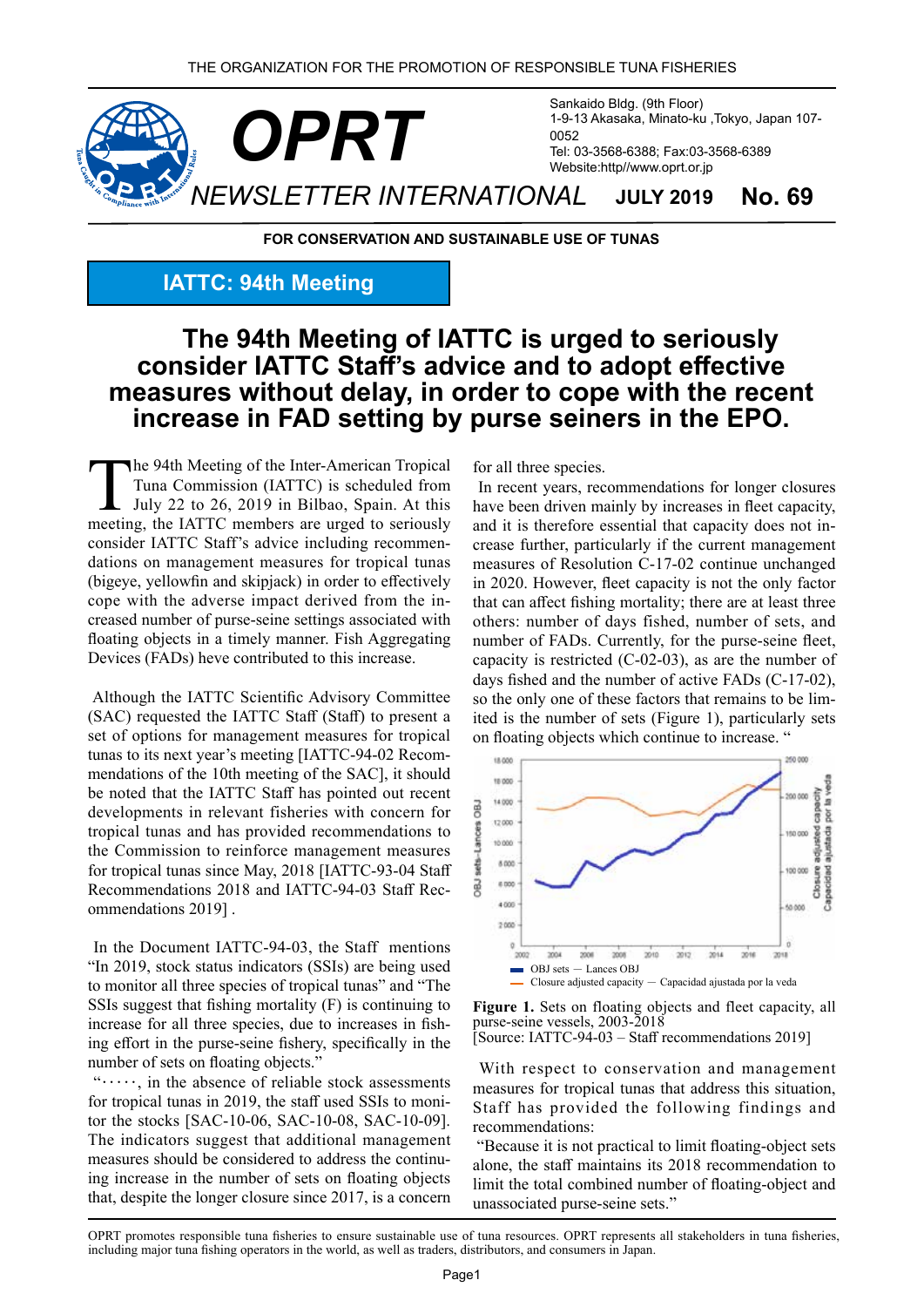### **:RECOMMENDATIONS**

- 1. Maintain the provisions of the current resolution (C-<br>17-02).
- 2. For the purse-seine fishery, limit the total annual number of floating-object and unassociated sets combined (OBJ+NOA) by Class-6 vessels in 2020 to 15,723. Once the limit is reached, only dolphin-<br>associated (DEL) sets will be allowed during the rest of that year, and all vessels without a Dolphin Mortality Limit must return to port."

It is obvious that tropical tuna stocks require additional conservation and management measure in order to cope with the current situation. Therefore, the Commission is urged to recognize this situation and seriously consider the Staff's findings with the view to adopting and implementing effective measures without delay.

It is true that the Current Resolution for tropical tunas covers 2020 and Staff mentioned that improved information for tropical tuna stocks would be presented to next year's meetings of SAC and the Commission, but these should not be used as an excuse for postponing Commission's work on this issue until next year.

The Commission members should act in a responsible and responsive manner.

The OPRT has advocated reducing fishing mortality of bigeye tuna caused by purse seine fisheries that bring about deterioration of the bigeye stocks in a multiple number of oceans. The ratio of bigeye catch to skipjack catch in purse seine fisheries can provide a useful index to see how many bigeye tuna are taken against the amount of skipjack that the purse seine fisher side argues is the target species for purse seine settings associated with FADs, the fact that such ratio for the EPO is much higher compared to that for the western and central Pacific Ocean (WCPO) should be noted. Besides restricting or reducing the number of FAD settings, there is a room to take additional actions for the EPO purse seine fishery, for example, change in purse seine operation mode from the FAD settings to settings on free schools of skipjack.



Figure 2. The ratios of bigeye/skipjack catch in purse seine fisheries in the EPO and WCPO [Source: P123 WCPFC TUNA YEARBOOK 2017 and  $[30 SAC-09-03]$  The fishery in 2017

## **CITES CoP18 rescheduled**

### **Dates and venue for CITES/CoP18 rescheduled August 17-28 in Geneva, Switzerland**

The dates and venue of the 18th Meeting of the Conference of the Parties to the Convention on International Trade in Endangered Species of Wild Fauna and Flora (CoP18) -originally scheduled from May 23 to June 3, 2019 in Colombo, Sri Lanka-<br>were rescheduled.

CoP18 will be held from August 17 to 28, 2019 at Palexpo, Geneva, Switzerland. [ https://www.cites.org/  $eng/cop/index.php$ ]

With respect to the proposal "CoP18 Prop. 42" which proposes that mako shark be included in Appendix II, please refer to the P1 of the OPRT Newsletter Nos. 67/68 Feb./March 2019: http://oprt.or.jp/eng/wp-con-<br>tent/uploads/2019/03/OPRT67\_68.pdf.

In summary, the advice from the FAO Expert Advisory Panel for this proposal [http://www.fao.org/3/ ca3914en/CA3914EN.pdf] must be respected.



The Panel's conclusion is "Does Not Meet CITES Appendix II Listing Criteria"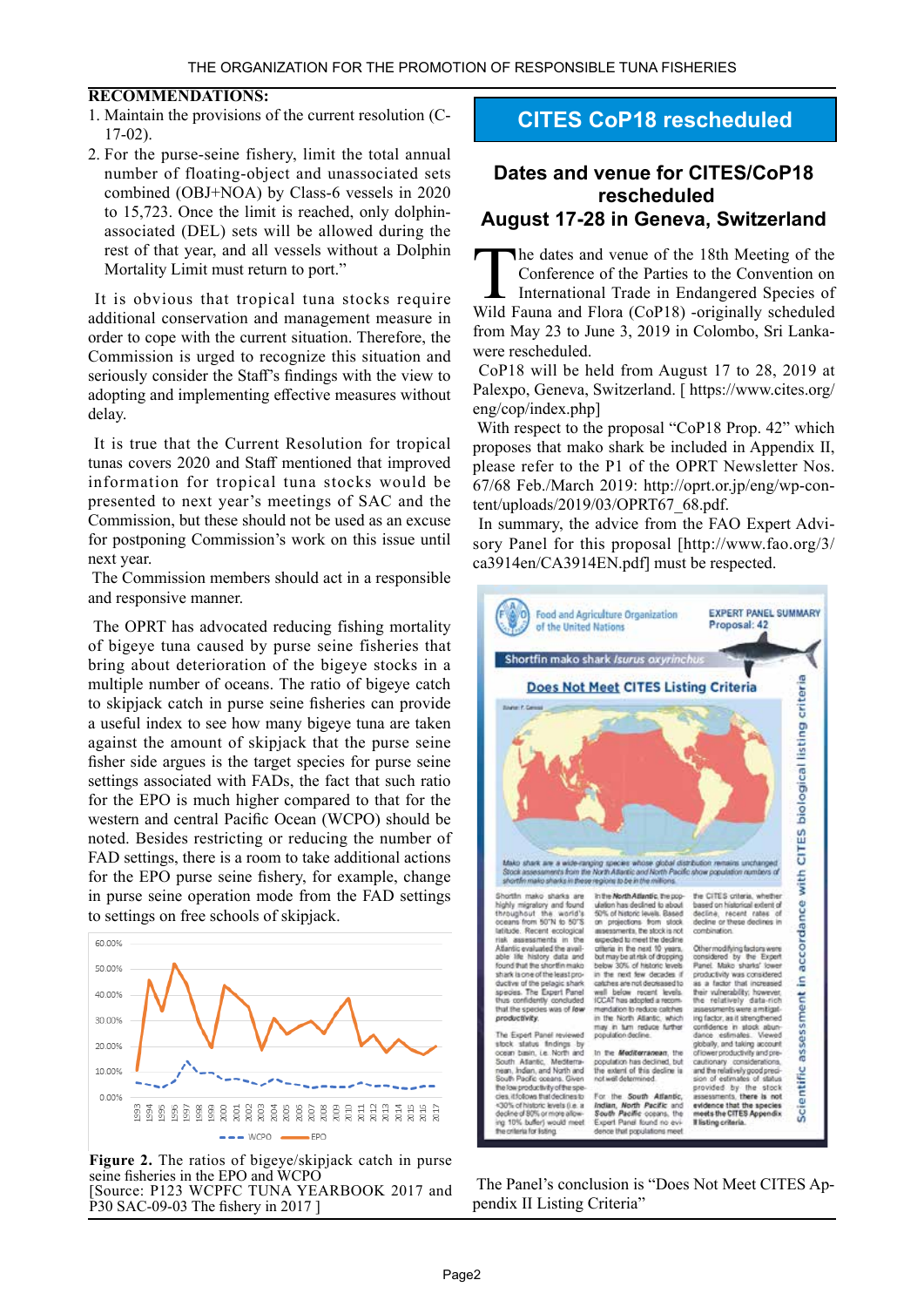Later the CITES Secretariat posted Document 105.1 on April 19, 2019, presenting its final assessments of the proposals to amend Appendices I and II of the Convention. These 57 proposals submitted by Parties to CITES for consideration at CoP18 address a wide range of wild plants and animals. Recommendation for  $CoP18$  Prop.42 which is presented on pages 109-112 of the Annex 2 to the Document [https://cites.org/sites/ default/files/eng/cop/18/doc/E-CoP18-105-01-A2.pdf] is as follows:

graph  $2$  (a) or  $2$  (b) of the Convention. Consequently, sion in Appendix II in accordance with Article II, paration Conf. 9.24 (Rev. CoP17) Annex 2a for its inclu-Isurus *oxyrinchus* does not meet the criteria in Resolu-*I. paucus* should not be included for look-alike reasons under Annex 2b, criterion A of Resolution Conf. 9.24  $(Rev. CoP17).$ 

The Secretariat recommends that this proposal be re-<br>jected.

# **OPRT Membership Meeting**

n OPRT Membership Meeting was held on<br>June 10, 2019 with the participation of repre-<br>sentatives of OPRT member associations from June 10, 2019 with the participation of representatives of OPRT member associations from Japan, Taiwan, Korea, Vanuatu and the Seychelles.

The situation and challenges surrounding the tuna ported. Views were exchanged among participants on longline fishery of each member association was rethe issues of common interest such as how to recover bigeve stocks from ongoing deterioration and views against irrational arguments seeking a ban of trans-<br>shipment on the high seas.



**Toyosu Trip to observe tuna auctions for representatives of ADEXT Member Associations** 

**Representatives of the OPRT mem-<br>ber associations enjoyed a field trip of Toyosu Fish Wholesale Mar-**<br>**Ret including observation of the auction site for frozen tuna in the 2019. 12019 Parally morning of June 11, 2019.** 

The participants assembled at the main gate of su Market at 4:45 am. All who had joined this the 7th Block Fish Wholesale Building of Toyotrip later participated in the OPRT Regular Meeting held in the afternoon of that day.

Toyosu Wholesale Market assumed its operations on October 11, last year in brand-new buildings featuring a closed facility, which allows area based temperature control. Toyosu Wholesale Market replaces the historic Tsukiji Fish Market. With new facilities, levels of maintaing quality and sanitary control have been significantly improved compared to that at Tsukiji Fish Market.

The trip was guided by Mr. Hiromi Amino (網野裕美), President of the Japan Fish Wholesalers Association  $(( -\frac{1}{2})$ 般社団法人) 全国水産卸協会 ). The trip started with observation of the auction for fresh Pacific bluefin, Southern bluefin and bigeye tunas which commenced at  $5:30$  a.m.. They then proceeded to other auction sites for fresh fish other than tunas; shrimp and prawn, and live fish. Finally, they arrived at the auction site for frozen tuna which commenced at  $6$  a.m. They were able to closely observe the auction for frozen tuna, most of which had been harvested by large-scale tuna longline vessels.

After finishing the trip participants described their impressions as follows: "It was a valuable opportunity for me to experience the atmosphere of auction for frozen tuna at Toyosu since this is my first time to observe auctions for tuna. I've got the picture that the auction site and activities at Toyosu Fish Market is one of the key stages in the distribution of frozen tuna in tal of Japan is important for us. Toyosu Market seems Japan.", "Toyosu Fish Market located in Tokyo, capito have an ample size with excellent facilities. I expect Tovosu will contribute to expansion of consumption of sashimi tuna in Japan" The participants, in general, seemed to feel Toyosu has a promising future."